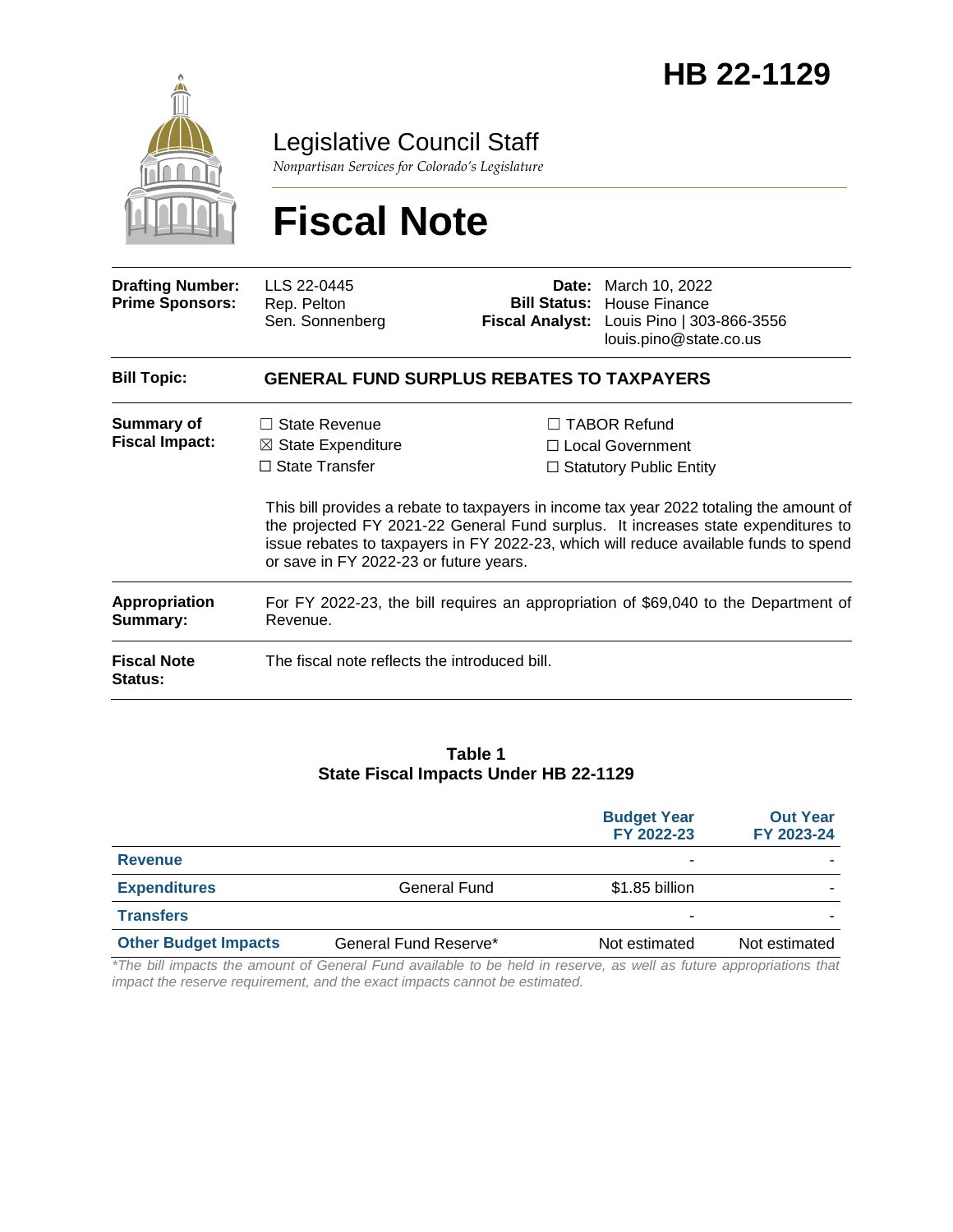Page 2

# Page 2<br>March 10, 2022 **HB 22-1129**

# **Summary of Legislation**

This bill provides a rebate to qualifying income taxpayers in tax year 2022. The total amount to be refunded is the projected state General Fund surplus for FY 2020-21, equal to \$1,846,400,000, which will be allocated in the same method as the six-tiered TABOR sales tax refund mechanism. The rebates are only for the FY 2021-22 General Fund surplus and will be distributed through the 2022 state income tax returns. If the total amount of the rebates allocated is less than \$1,846,400,000, no additional rebates are required in the next income tax year.

# **Background**

The December 2021 Legislative Council Staff Economic and Revenue Forecast expects the General Fund to end FY 2021-22 with a \$1.85 billion surplus above than the statutorily required reserve. The actual surplus amount may be higher or lower depending on actual state revenue collections and fiscal policy decisions affecting the General Fund in FY 2021-22.

# **State Expenditures**

The bill increases spending on taxpayer rebates and administration in the Department of Revenue (DOR), as discussed below.

**Taxpayer rebates.** The bill will increase expenditures by \$1.85 billion in FY 2022-23 to issue taxpayer rebates. In turn, this will reduce the amount of General Fund available to spend or save in FY 2022-23 or future budget years. By reducing the surplus reserve held in the General Fund at the end of FY 2021-22, future spending in FY 2022-23 may be lower, spending across multiple years may be lower, or the ending General Fund balance left over at the end of one or more fiscal years may be lower, depending on future budgeting decisions by the General Assembly with and without the bill. It is assumed that the State Controller will set aside the required amount in the General Fund for the DOR to refund to taxpayers as specified in the bill, and that an appropriation is not required for this purpose.

**Department of Revenue.** For FY 2022-23 only, the bill will require changes to DOR's GenTax software system and additional testing. Changes are programmed by a contractor at a cost of \$225 per hour. Approximately 120 hours of computer programming will be required to implement this bill, totaling \$27,000. Additional computer and user acceptance testing are required to ensure programming changes are tested and functioning properly, resulting in an additional \$36,253 in expenditures by the department. Finally, the bill requires changes to one tax form (DR 0104) at a cost of \$5,787. Expenditures for form changes occur in the Department of Personnel and Administration using funds reappropriated from the Department of Revenue.

**Taxpayer impacts.** Table 2 provides estimates for the amounts to be refunded to taxpayers via the six-tier sales tax refund mechanism for tax year 2022. Estimates are based on the taxpayer population and inflation assumptions from the December 2021 Legislative Council Staff forecast. Consistent with the six-tier sales tax refund mechanism, identical amounts are allocated to taxpayers within each of the six adjusted gross income tiers, with joint filers receiving double the amount received by single filers.